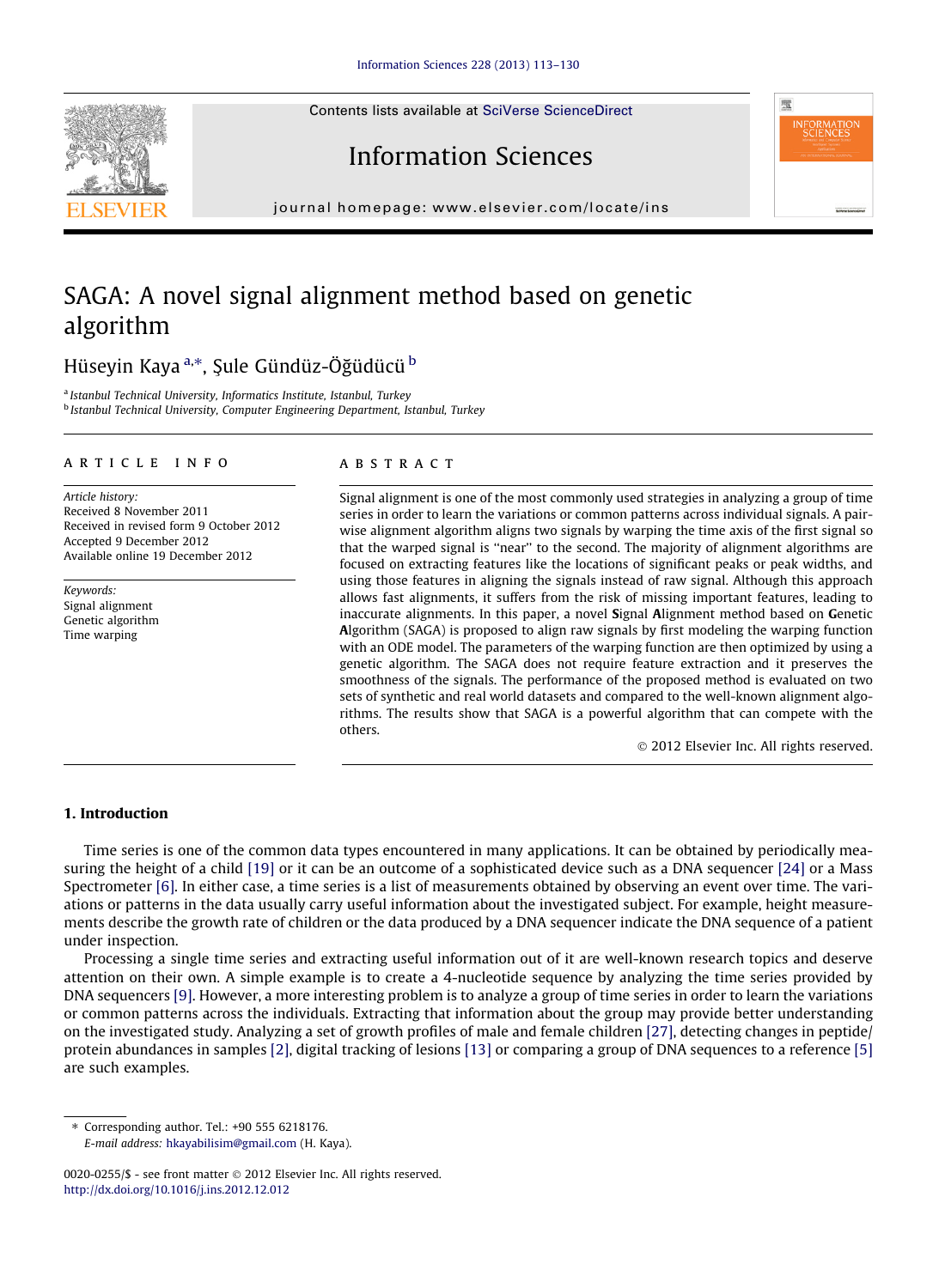Many techniques used in analysis of multiple time series assume that they are ready to make a side by side comparison. For example one may want to cluster the time series into distinct groups by assuming that the location of a peak common in all time series are at the same time point. However shifts in time series is a common phenomena in many application fields. Shifts, which are also called time drifts or retention time difference, can be highly non-linear because of imperfections of measurement device or differences in the examined subjects. Therefore it is often necessary to correct the time drifts between the time series. This involves stretching or compressing time axis of one or more time series so that the resulted series are ready to analyze. This is called an alignment.

There are two basic strategies in alignment of a group of time series. In the first approach, alignment is carried out by using the features extracted from raw data. These features used to align original raw data. Conventional mutation screening fits very well to this description [\[15,16\].](#page--1-0) The raw data (signal) generated by DNA sequencers are first processed to obtain a 4 nucleotide DNA sequence (features), then these string sequences are aligned. Another application field is the alignment of chromatographic profiles which stems from Gas/Liquid Chromatograph-Mass spectrometry (MS) platform for the profiling of certain classes of small molecules in biological samples. In this type of data, the locations of prominent peaks are called feature vectors which are generally obtained by finding the points at which the first and second derivatives are zero and positive, respectively. Feature vectors can then be aligned by various procedures including Dynamic Programming (DP) [\[21\]](#page--1-0) and fuzzy matching approach [\[29\]](#page--1-0). A detailed review on signal alignment based on extracted features can be found in [\[1\]](#page--1-0). The advantage of this approach shows itself in the name of speed since the transformation reduces data size which allows a faster analysis. However, it also has an important drawback; the risk of missing a feature, resulting in misleading conclusions in later steps. For example, during the generation of DNA sequences, a single false nucleotide assignment may lead to an erroneous diagnosis of the patient.

The second strategy depends on the idea of using raw data throughout the entire comparison study in order to eliminate the risk of incorrect feature extraction of the first approach [\[7,14,15\]](#page--1-0). The alignment of raw signals is achieved by ''warping'' the time axis of one or both of the signals so that the two signals are forced to be ''close'' to each other in the sense that the Euclidean distance between them is small. Warping is defined as nonlinear stretching and compressing the signal along the time axis.

The clock analogy is very useful to further understand this phenomena. Consider two people observing the same event and recording the outcomes by using the time displayed in their individual clocks, namely A and B, as shown in Fig. 1. If there is no time difference between A and B, then the recorded observations will be identical. However, there will be differences between the signals depending on the amount of time drifts which can be modelled by a strictly monotone increasing function, which is called a ''warping function'', mapping the time in A to the time in B. If one knows the warping function, then it can be used to align the two signals by applying its inverse only to the second signal. In this way, the time axis of the second signal is corrected to match that of the first. In other words, we can say that only clock B is adjusted to create a synchronization between the clocks. Likewise, if one applies the warping function to the first signal and keeps the second signal fixed, then the time axis of the first signal is corrected to match that of the second. This is equivalent to adjusting only the first clock A to create a synchronization. These two cases are examples of asymmetric alignment since only one of the signals is warped. In symmetric cases both signals are warped to create an alignment. This is equivalent to making adjustments in both clocks. The symmetric case is further explained in Section 3.

Aligning a pair of signals, as in the above example, is called a ''pairwise alignment''. Aligning more than two signals is called a ''multiple alignment'' and it can be achieved by doing a series of pairwise alignments. One of the signals can be chosen as a ''reference'', then the other signals are pairwise aligned to the reference one at a time. The average of the signals can be chosen as a reference. It is also possible to create a representative signal by assuming that each time series is generated as a noisy transformation of a single signal called a ''latent trace'' which can be obtained by Continuous Profile Model (CPM) [\[12\].](#page--1-0) CPM has difficulties in aligning signals longer than 1000 points and not meaningful for just a pair of signals. Therefore it is not used for comparison purposes in the experimental part of this study. From now on, an alignment represents pairwise alignment unless otherwise stated.

The stated optimization problem to the signal alignment has been a major interest in the community for nearly half a century. The vast majority of the methods developed in this era are built on Dynamic Programming (DP) [\[4\]](#page--1-0) that lends itself to the creation of cost matrices which becomes a liability in the alignment of long signals. It also generates non-smooth warping functions resulting in sudden jumps in the alignment. Many attempts have been made to solve these problems, but none of them achieved both objectives.



Fig. 1. (a) Same event is measured by two independent observers with clocks A and B, respectively. Resultant time series are A and B. (b) In asymmetric alignment, warping is only applied to one of the signals. (c) In symmetric case, both time series are warped.